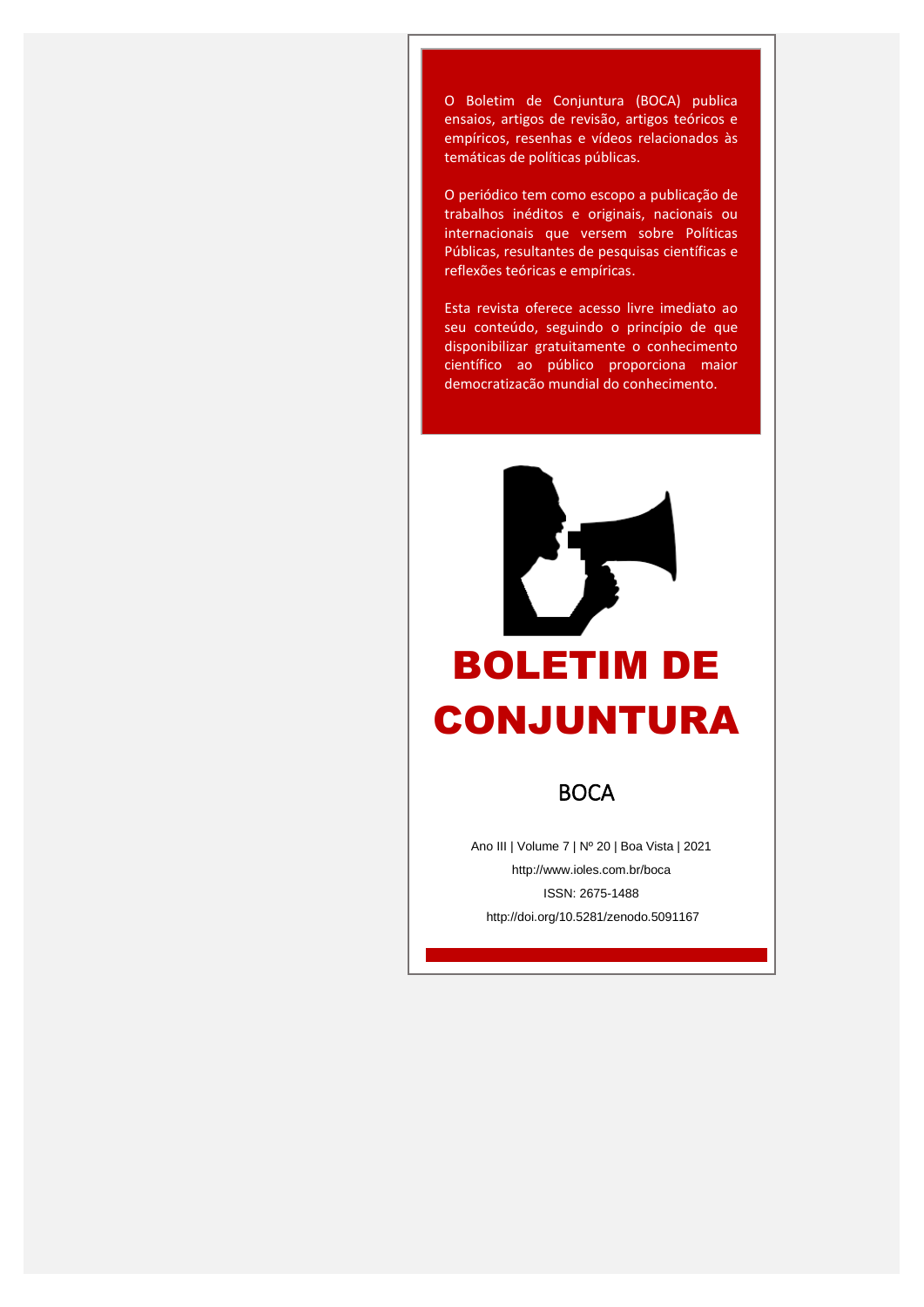

## **WHY IS THE STATE'S REDISTRIBUTION OF WEALTH SO REVERED BY PUBLIC OPINION? A DISCUSSION ALONG LIBERTARIAN LINES**

*Maurício Fontana Filho<sup>1</sup>*

#### **Abstract**

This research deals with the redistribution of wealth carried by the State, what the activity implies, how it affects collectivity and the individual, and how it acts on the social imaginary. The language of the State is investigated in the theme, which associates virtue with practice, and the self-interest of social groups in search of privileges through the system of representative democracy. The method is the hypothetical-deductive with bibliographic research, data collection and analysis. The initial hypothesis to be defended points the redistribution of State is acclaimed by public opinion due to the rhetoric of virtue used by the State and the self-interest of the citizen. It concludes by attributing to the State the role of corrupting society through a favorable language and dividing it by creating competition with incentives and privileges at each other's expense.

**Keywords**: Income Redistribution. Legal Plunder. Libertarianism. Resource Reallocation. Symbolic Alchemy.

#### **Resumo**

A pesquisa trata da redistribuição de riqueza realizada pelo Estado, o que a atividade implica, como afeta coletividade e indivíduo, e como atua sobre o imaginário social. Investiga-se a linguagem de Estado no tema, que associa virtude à prática, e o interesse próprio dos grupos sociais em busca de privilégios através do sistema de democracia representativa. O método é o hipotético-dedutivo por pesquisa bibliográfica, coleta e análise de dados. A hipótese inicial a ser defendida aponta que a redistribuição de riquezas estatal é aclamada pela opinião pública em função da retórica da virtude utilizada pelo Estado e do interesse próprio do cidadão. Conclui-se por atribuir ao Estado o papel de corromper a sociedade através de uma linguagem propícia e dividi-la pela concorrência a incentivos e privilégios às custas alheias.

**Palavras chave**: Alquimia Simbólica. Espoliação Legal. Libertarianismo. Realocação de Recursos. Redistribuição de Renda.

### **INTRODUCTION**

Nowadays, societies are dominated by the so-called Economic Interventionism Era, where States pursue abstract purposes and use the private properties of their citizens as a means to address them, whether military purposes through invasions or objectives to raise collective welfare by appropriations and regulation of the markets.

The source of the favorable condition of public opinion in relation to the redistributive policies carried out by the State is investigated. Why is the practice so cherished? The method is the hypothetical-deductive through bibliographic research, with data collection and analysis. This method works from a hypothesis, which, throughout the research development, is automatically deduced true or

29

<sup>1</sup> Bachelor in Law. Candidate in the specialization course of Social Sciences at the Passo Fundo University (UPF). Contact email: [mauricio442008@hotmail.com](mailto:mauricio442008@hotmail.com)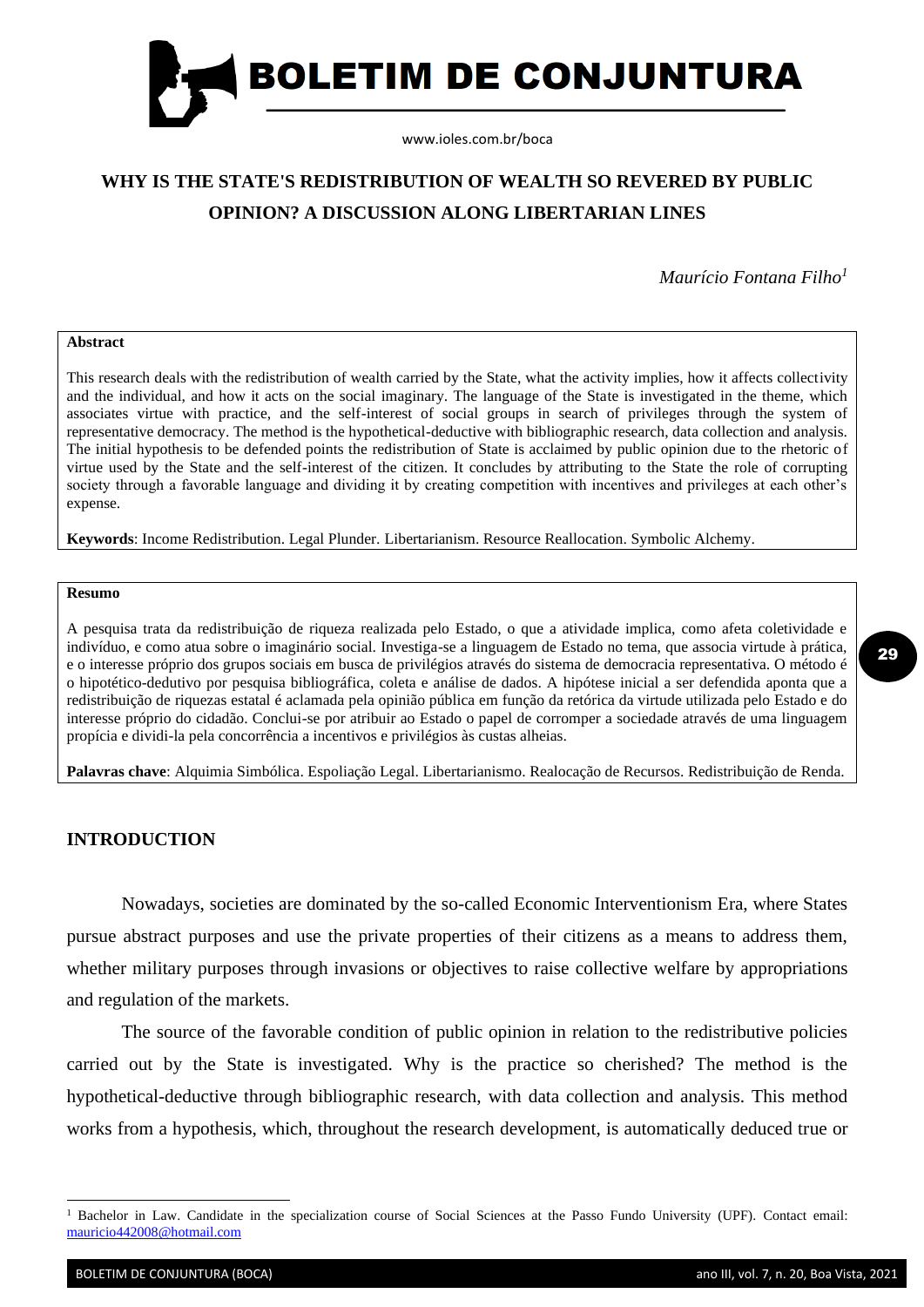

false through logical-argumentative reasoning. Hence hypothetical-deductive: the hypothesis is deduced from the rational lines throughout the text.

The initial hypothesis to be confirmed points the redistributive activity is praised due to two elements: a) the belief in virtue in the initiative, a corollary of a state language prone to transfigure the process of taking and distributing goods; b) the citizen's self-interest, which seeks to maximize its privileges at the expense of others.

Thus, the reallocation of wealth directed by the State has two bases in social thought, which are the vision of virtue in practice and the individual's self-interest. This context of kindness and reward is what makes it possible to maintain redistributive practices.

The first section works on the logic of redistribution, the need for legitimacy on the part of the State to implement policies, and the rhetoric of virtue, which guarantees and conditions the population. In the second, the citizen's self-interest is explored, which motivates him in a regime of representative democracy where the granting of promises and group privileges by the rulers mean the maintenance of political power and social division.

The bibliographic references are based on libertarian authors such as Frédéric Bastiat (2010), Hans-Herman Hoppe (2014), Murray N. Rothbard (2012), Robert Nozick (2011), and classics of discourse analysis such as Patrick Charaudeau (2019), Jacques Ellul (1973), from which the reasoning is built, the foundation for the redistribution of wealth and linguistic analysis is addressed.

Practical elements are built by legal reference to isolated legislation, such as Law n°7,998/1990 that regulates the unemployment insurance program, Law n° 10.836/2004 that creates the Family Aid Program, Law n° 12.711/2012 on admission in federal universities, Law n° 12.990/2014, which reserves 20% of the vacancies offered in public examinations for blacks, and mainly to the Brazilian Constitution of 1988.

The influence channeled by the State over public opinion through the use of virtuous terms to cover up the violation of property rights has the ultimate aim of dividing society in order to better control it. The process starts with the lack of transparency in the relation of appropriation of goods and distribution.

## **REDISTRIBUTION, RHETORIC OF VIRTUE AND ACQUIRED LEGITIMACY**

*State wealth redistribution* is defined as anything that relieves an individual or social groups of an expense that would presumably be assumed out of their own pocket, which is equivalent to an increase in income. The practice takes the form of some families buying the same amount of food at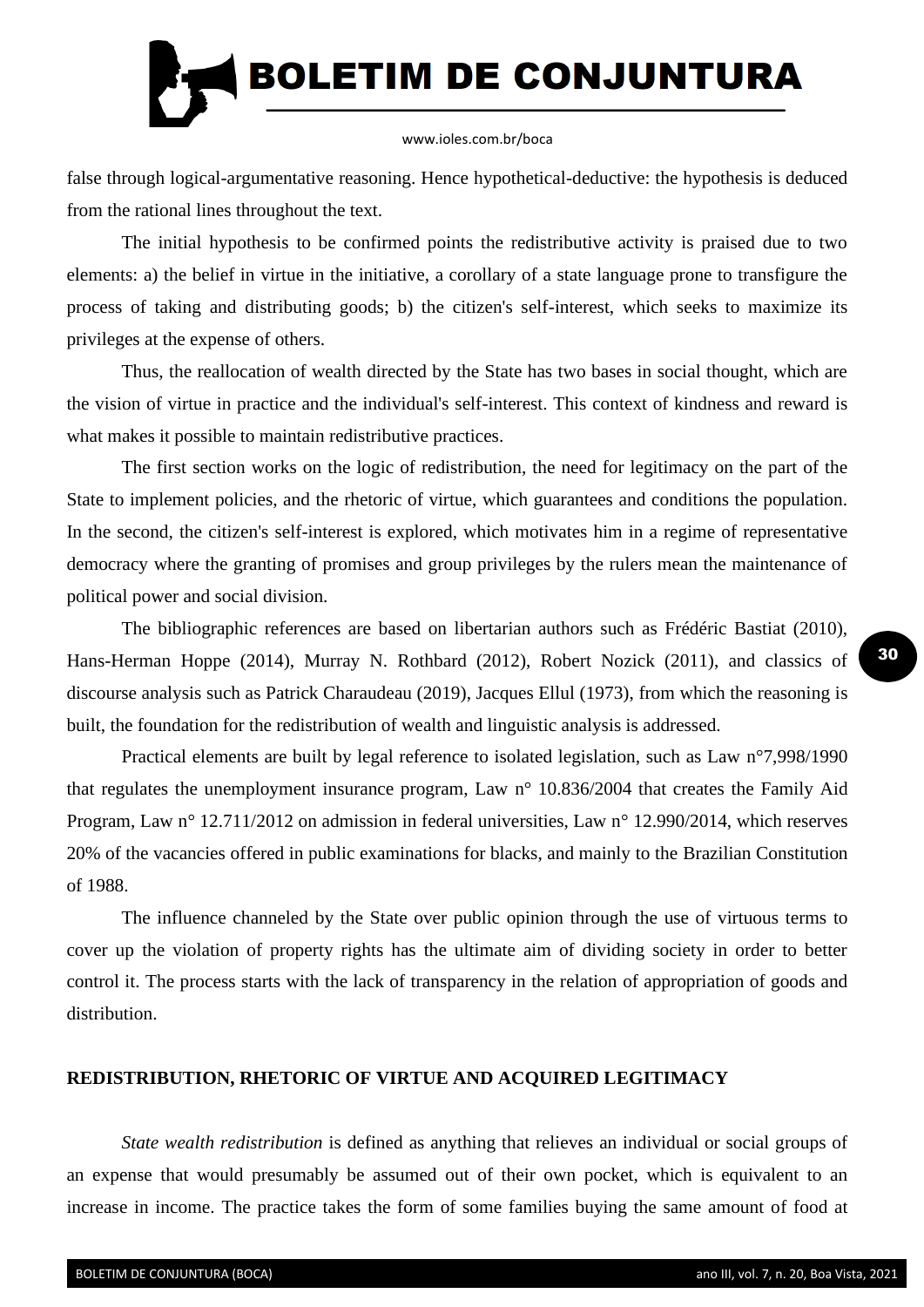

lower prices, while that same price increases for others; an individual who seeks medical services and obtains them at no cost, while the costs are added to another. In both cases, income is increased by decreasing those who may not use the services or consume the products (JOUVENEL, 2012).

Redistribution can essentially take three forms: a) a simple transfer of payments, where resources are expropriated from owners and transferred to non-owners; b) an offer of goods and services with low or non-existent costs, such as education, health and infrastructure, in which wealth is confiscated from owners and transferred to the group of users of the respective goods and services; c) regulations of private companies and consumers, such as price and tariff controls, according to which the wealth of members of a group is increased thanks to a corresponding loss for others (HOPPE, 2014).

"No redistribution of income or wealth. The libertarian theory of rights excludes any law that forces some people to help others, including taxes for the redistribution of wealth." (SANDEL, 2015, p. 79). Although it is commendable that possessors subsidize the health, housing and education expenses of economically ill-established individuals, this assistance should be optional for each individual, and not an obligation of the State (SANDEL, 2015).

The state would have no more right to force the individual to support redistributive programs than the benevolent thief that steals to share. Subtracting goods and taking taxes for distributive purposes would be unfair for violating a right to property. It is a violation of the freedom of using money as their respective owners wish (SANDEL, 2015).

The premise of this logic is that "there are only two ethical ways to obtain ownership of a good: through original appropriation, when you are the first to mix your work with the good, or through voluntary exchange. Any other way is considered unethical and punishable." (KAESEMODEL, 2018, p. 3-4). Libertarian reasoning indicates that the redistribution tax is a form of coercion and theft, so it does not fit their model of consensual exchange.

"The public can reduce my profits whenever they want. Just refuse to buy my products." (RAND, 2010, p. 154). Here is the libertarian logic focus on the importance of the good produced and on voluntary relations in society. Any other method of reducing profits is a form of looting, because it acts in a coercive way, however admirable or pragmatic the end may be.

Hoppe's (2014) theory of justice states that violations of property rights can be of two types: a) criminal activities; b) government interference. The hallmark of criminal invasions of property rights is that such activities are considered unjust and illegitimate not only by the victim and owners in general, but even by the criminals themselves. From this, it is considered that the victim has the right to defend himself, punish and demand compensation from the aggressor.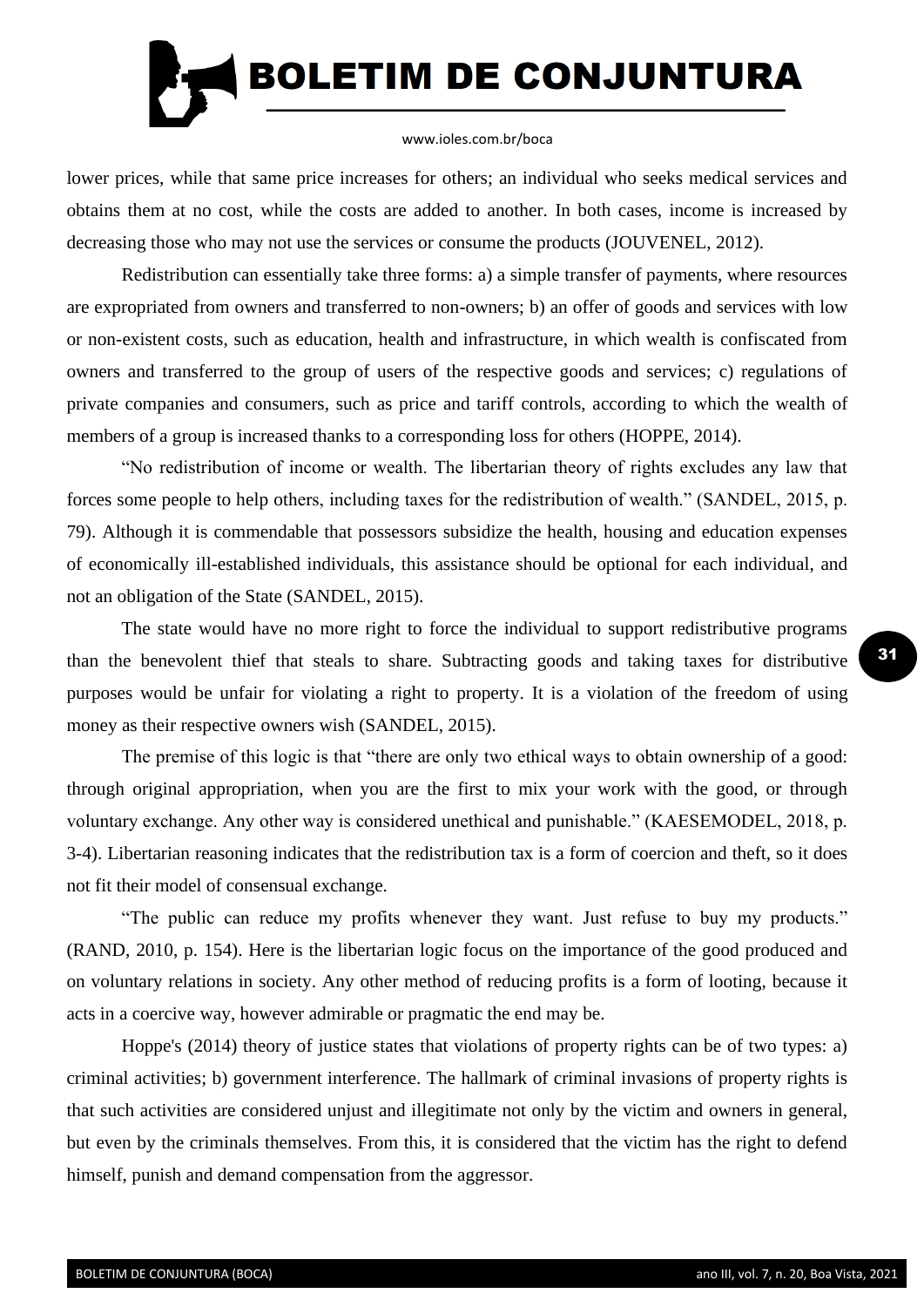

The crime's impact is twofold. On the one hand, crime reduces the victim's supply of goods and, on the other hand, as people perceive the risk of future harm, they reallocate their resources to this area. "They will build walls and fences; install locks and alarm systems; build or buy weapons; and will contract protection and insurance services." (HOPPE, 2014, p. 42).

Thus, the perception of temporary risks such as robberies, thefts, floods, earthquakes, catastrophes and the like represent a variable that motivates human action to temporarily reallocate their assets in order to prevent. They are temporary obstacles and recognized as concrete evils by broad segments of society, which is why prevention is effective.

The case of government interference represents a radical shift from the preceding logic. The hallmark of government violations of property rights is that they are considered legitimate not only by government officials, the general public, but even some victims. In this situation, the victims cannot legitimately defend themselves against such violations without suffering institutionalized and social reprisals (SCHOOLAND; ELDRIDGE, 2004).

In either case, the owner's offer of property is withheld against his will and without his consent. Furthermore, government regulations on what an owner can and cannot do with his property, in addition to the rule that no one can cause physical damage to someone else's property and that all exchanges must be voluntary, *imply* a comparable appropriation of goods to a common robbery (SCHOOLAND; ELDRIDGE, 2004).

The initiation of force against life is murder, against freedom slavery, while against property it is theft. "It is the same weather these actions are done by one person acting alone, by the many against a few, or even by officials with fine hats and fancy titles." (SCHOOLAND; ELDRIDGE, 2004, p. 251).

As in the case of crime, government interference with property rights reduces a person's supply of goods, but in a significantly different way. The crime, being illegitimate, occurs only intermittently, as the assailant disappears from the scene with his loot and leaves the victim. Therefore, crime can be dealt with by increasing the demand for protection products and services, aiming to reduce future attempts.

"In contrast, because they are legitimate, government violations of property rights are ongoing." (HOPPE, 2014, p. 44). The aggressor does not disappear into hiding, but remains around, and the victim cannot legally arm himself against him, remaining powerless.

"As a result, future violations of property rights, rather than becoming less frequent, become institutionalized" (HOPPE, 2014, p. 44-45). Rather than promoting and improving their protection, the victim of government violations of property rights responds by associating virtue with practice. In order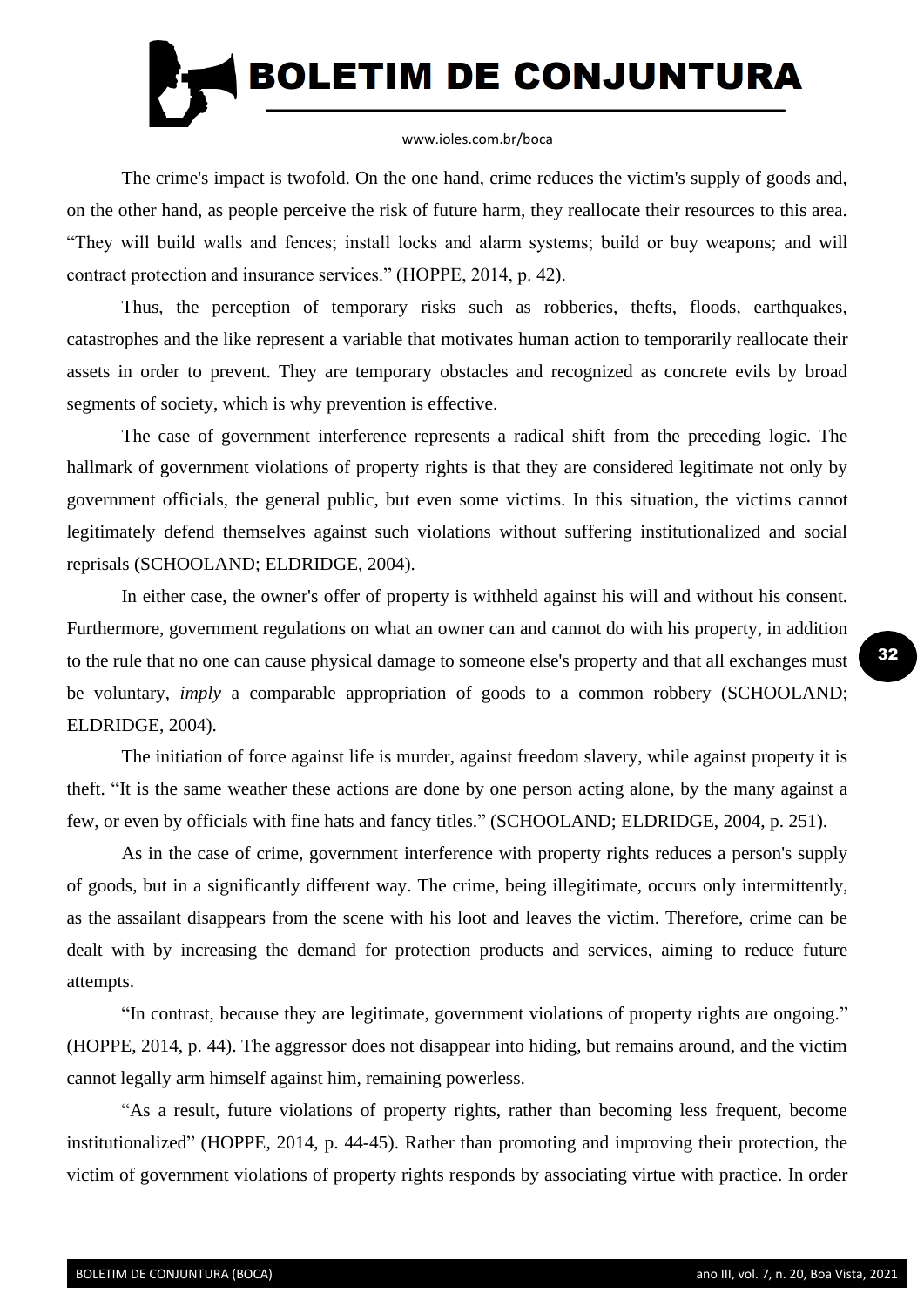

as for subtraction to work, however, the government action must be considered fair enough (HOPPE, 2014). Language plays a decisive role in this aspect, as it guarantees society's endorsement.

The use of the term *social solidarity* to designate the subtraction of goods and the label of *contributors* to victims act directly in the affirmation of the practice as virtuous, legitimizing it. In the frequent attribution of *gratuitousness* to government actions, it is denied any existence of property subtraction through physical force and the significant costs in the execution of political programs (ROTHBARD, 2012).

In the 1988 Constitution of the Federative Republic of Brazil, the reference to gratuity occurs in abundance in articles 5°, 17°, 134°, 155°, 206°, 208°, 226° and 230°. The use of the term *contributor*  also has a high incidence, prevailing in articles 31°, 145°, 146°, 150°, 153° and 155°, in addition to their respective paragraphs and items (DEVECHI, 2012).

The use of figures of rhetoric lays a legal foundation in the linguistic construction that argues in favor of redistributive practices. The despoiled individual, then, would not be a victim of coercive economic subtraction, but a *contributor*, which implies voluntariness and commitment to cooperation, after all, whoever contributes does so *in favor of something*. As for the obligation of social solidarity, the rulers ignore that "solidarity, to be real, implies voluntary action" (KARSTEN; BECKMAN, 2013, p.49, our translation) and that "the decisive instrument of policy is violence" (WEBER, 2018, p. 144).

The term *gratuitous* constructs the notion of State works produced from nothing, by benevolent beings, and whose costs were not coercively removed from possessing individuals. Free State services and goods that aim to satisfy the abstract needs of peoples represent a mirage, and their main pillar is the perspective of not costing any resources, ignoring that the costs and value of goods and services cannot be measured because there is no competition and, therefore, cannot possess an attribution of value (NOZICK, 2011; ROTHBARD, 2012).

"There is a tendency towards gratuitousness in all State services" (LEROY-BEAULIEU, 1911, p. 242) whose purpose is to camouflage the real price that owners pay for goods and services and the fact that they are coerced into doing so. The general opinion is, therefore, totally distorted about the relation between revenues and expenses of the services of the State, this starting from the use of a discretionary power, that is, the physical force.

"Discretionary power is what the State can use to make its subjects listen to Bach and not listen to rock; to change the course of mighty rivers and transform nature" (JASAY, 1998, p. 269-270); to distribute rewards and privileges; to make others adopt determined values. Under these conditions, it is completely possible that when the State makes people observe the Bach cult, as they have been taught to like it, they will begin to identify with the State that gave them their tastes (JASAY, 1998).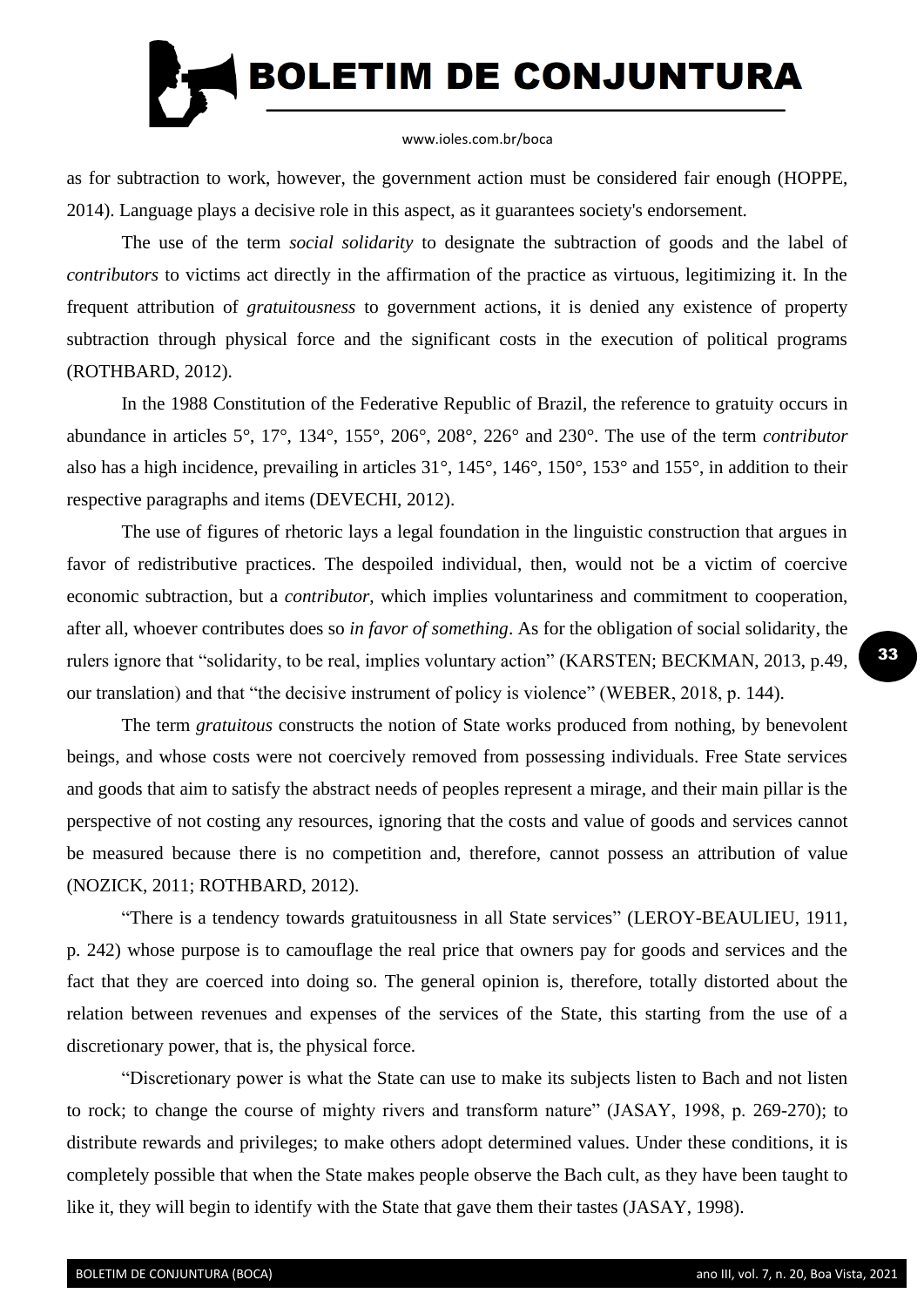

This doctrinal action advocates instilling in the public conscience a concrete sense of the State's legitimacy, a growing willingness to obey it regardless of the hope of gains or fear of losses. "Hence, they may serve as a cunning and slow-acting substitute for buying consent" (JASAY, 1988, p. 270).

State terms and stimuli ensure that the entire process acquires a virtuous appearance, which Charaudeau (2019) calls *Referential Symbolization of Language*, that is, the legal text, when constructing meaning, rescues the meaning of virtue. "With the use of symbols, people acquire their self-conceptions" (FONTANA FILHO, 2020a, p. 58, our translation) and start to adopt new values. The victims of State dispossession themselves, then, adhere to the process and logic of redistribution.

Philip Zimbardo (2015, p. 384) points that "altering the semantics of the act, the actor and the action [...] replacing unpleasant reality with desirable rhetoric, gilding the frame so that the real painting is disguised" facilitates control by the State. With that, the exploitation becomes solidarity; the plundered by force becomes a contribution, while the onerous becomes gratuitous.

The more direct and clear the State's tax initiatives, the more likely the public will be to understand and revolt with the process. "The singular tax is more natural to serfdom; the tax on goods is more natural to freedom, because it is less directly related to the person." (MONTESQUIEU, 2005, p. 229). This means that the distance between the individual and the tax makes it difficult to understand the plundering relation.

"This was the immemorial care of Governments. The tax authorities cannot always address the taxpayer directly and pompously, showing what it is and what it is about" (DUPONT-WHITE, 1865, p. 84), under penalty of being held responsible for the means and excesses employed. The distancing of the ruler from the dispossessed, then, facilitates the subtraction of their wealth.

When it comes to reforming the legal language without ever actually doing it, it is because this form of communication represents a ruler's last garment. A State that clearly transmits the measure of things to the governed unit is a State that promotes its own decline (BOURDIEU, 2016).

> If I ordered a general to fly from one flower to another like a butterfly, or to write a tragedy, or change into a seagull, and if the general did not carry the order received, who, he or I, would be wrong? [...] It is necessary to demand of each one what each one can give [...] Authority is based on reason. If you order your people to throw themselves into the sea, they will revolt. I have the right to demand obedience because my orders are reasonable (SAINT-EXUPÉRY, 1971, p. 31- 32).

In this passage, Antoine de Saint-Exupéry (1971) alludes to the importance of the ruler not exceeding his commands upon his subjects, at the risk of them rebelling against his power. State orders must at least appear reasonable and minimally virtuous, so that their content can be appreciated and accepted by the populations without any signs of revolt.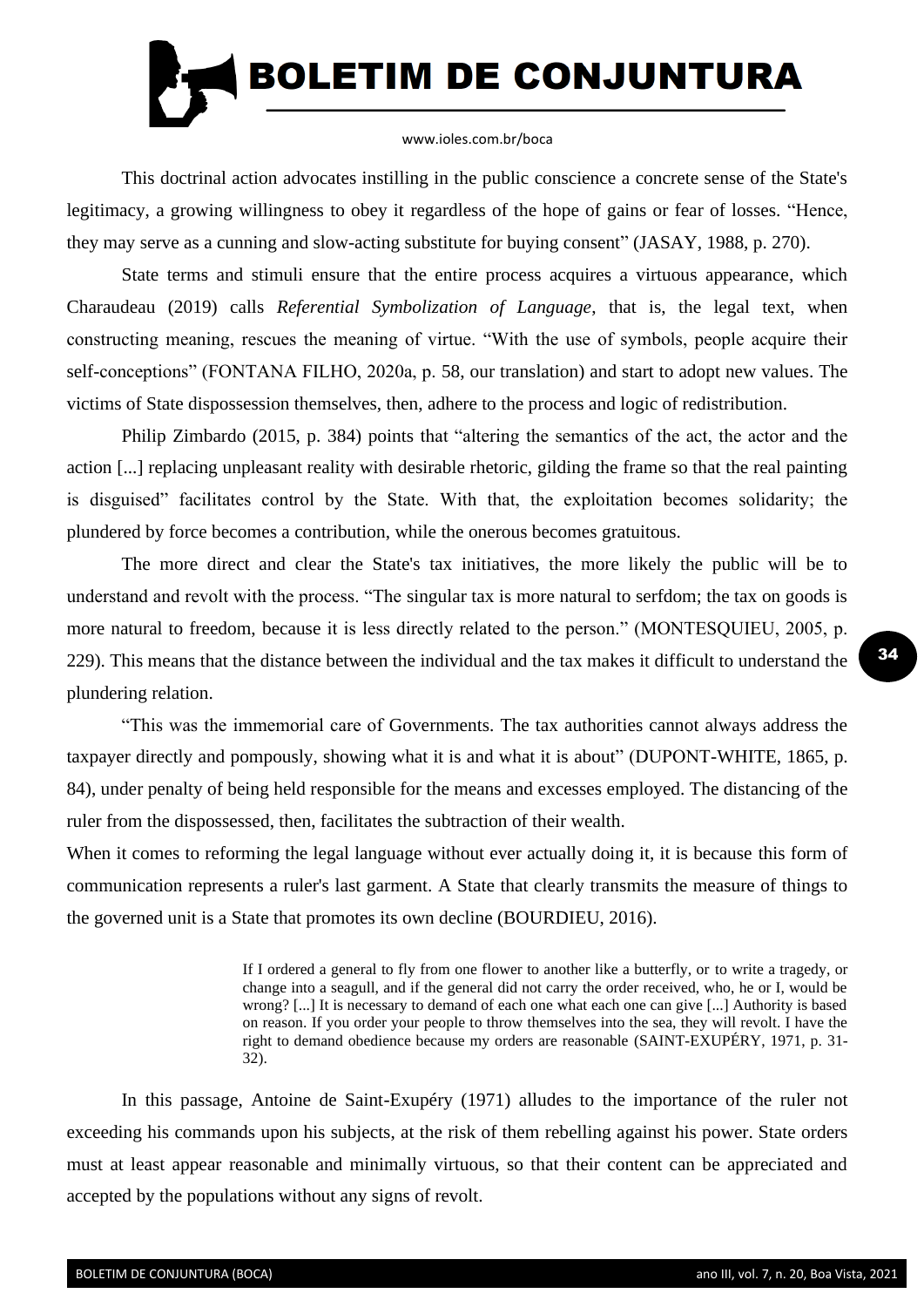

With that, the objective of the virtuous rhetoric of State is to transform into reasonable the unjust orders of subtraction of goods and the consequent social division that the distribution of these spoils raise. The terms used not only in legal books, but in government speeches and advertisements try to distort and mask the economic relations between State and individual, replacing irreversible and inherent coercion with milder expressions that establish a character of virtue and voluntariness (ELLUL, 1973; ROTHBARD, 2012).

The taxation relations are treated as symbolic alchemy: the State earns money and distributes it free of charge, creating a favorable situation to produce recognition, admiration and gratitude, even in relation to those despoiled by it, such is the activity of reframing the process (BOURDIEU, 2016). "The more people think they are gainers and the fewer who resent this" (JASAY, 1998, p. 261-262) the easier it is to divide society into two unequal halves and ensure the support of the predominant half.

## **DEMOCRACY, SELF-INTEREST AND SOCIAL DIVISION**

The urge to redistribute is intimately motivated by a sense of scandal that so many are in poverty and that so many have an inadequate way of life. It is associated with a level of welfare considered below which no one should be left living on (JOUVENEL, 2012). Also, "it's good to know someone is doing something about the evils of hunger and poverty" (FONTANA FILHO, 2020b, p. 13).

S. D. Morresi (2002, p. 285) considers the libertarian line of argument "regrettable" because it advocates against the distribution of wealth by the State in a world where millions of children and adults die annually from diseases and whose causes could be avoided with minimal measures of redistribution. The author forgets or ignores that the redistributive measures so dear to him presuppose the compulsory use of the financial resources of their legitimate owners.

Morresi (2002) states that "in Latin America, millions of people die from preventable causes." (MORRESI, 2002, p.296). Such information is used by him with the aim of trying to extirpate the seed of a thought, the libertarian, which supports the permanence and expansion of these iniquities. For the author, the evils of the world legitimize the intervention and mitigation of the owners' property rights, as long as the ends are addressed.

This sense of awe in the face of poverty makes the redistributive process feasible, largely because of human fear and uncertainty. "If there were no organized units taking care of global problems, then the individual sentiment would be of desolation, as if nothing was being done; the feeling would be of humanity's neglect of itself." (FONTANA FILHO, 2020b, p. 13).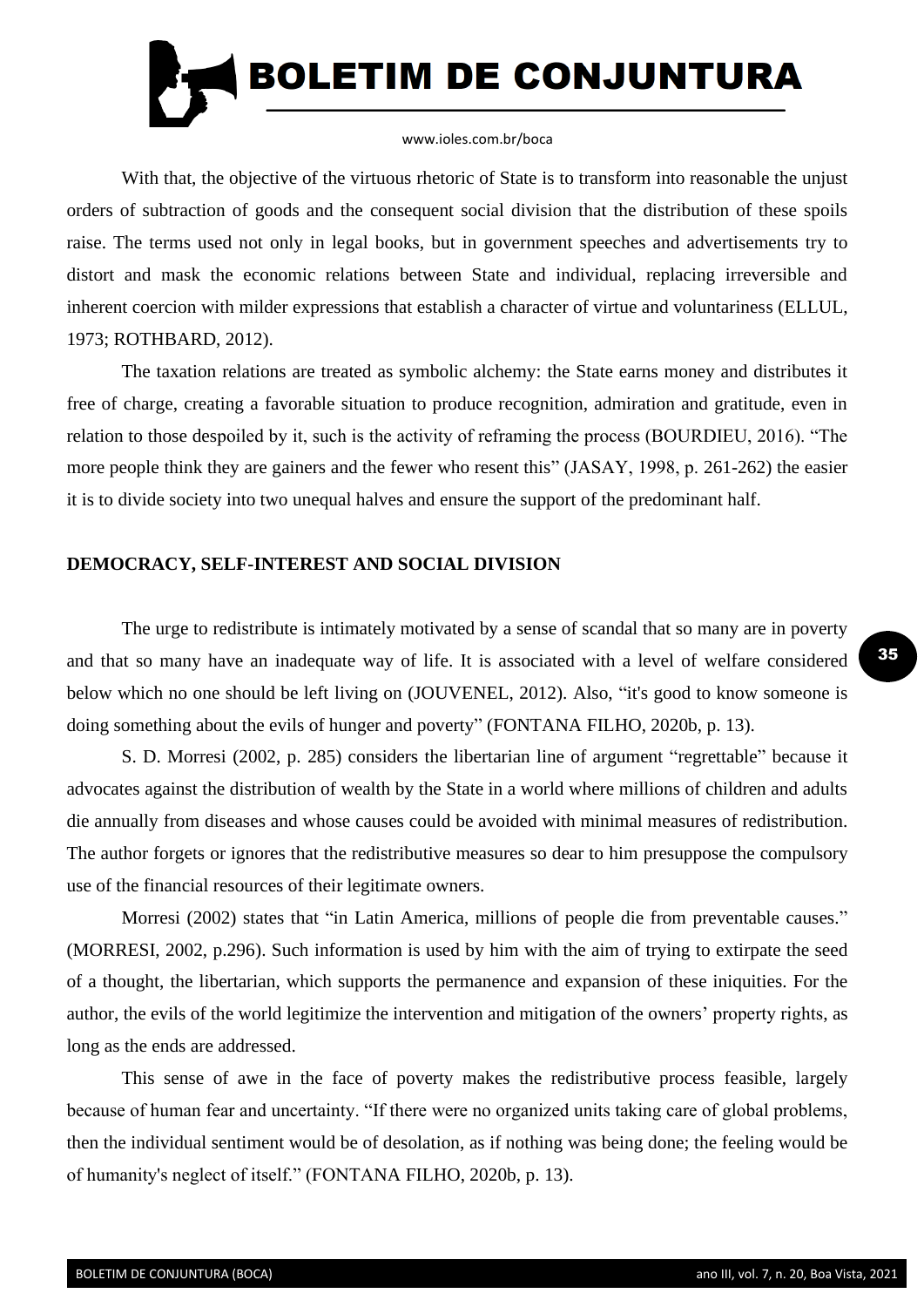

The feeling of horror among the existence of poverty facilitates the acceptance of fabricated ideas, such as the one that transforms the dispossessed victim into a greedy aggressor, based on a rhetoric of good (government) against evil (possessors). The needy are portrayed as naive in need of help to be rescued by the saving State through free and benevolent policies, while opponents are villains because of their wealth. "I refuse to apologize for being more capable - I don't accept to apologize for being successful - I refuse to apologize for having money" (RAND, 2010, p. 157).

It is true that many people lack financial resources and that this is a considerable suffering, but the recognition of this fact does not make the State's address of the problem less costly to the possessors. Nothing enters the public treasury without individuals having been dispossessed. The law will be unfair if it benefits each citizen differently from the exact amount each one lost in taxation (BASTIAT, 2010).

The attitude of demonizing the entrepreneur and the wealth produced is an important part of state rationality with the aim of maintaining power and social control. The subtraction of assets from the owners cannot be a heinous attitude insofar as they are considered greedy bastards destructive of a collectively idealized dream, such as "eradicating poverty" (DEVECHI, 2012, p. 256), according to article 3, item III of Brazilian 1988 Constitution.

"A function of utopian ideology is to tell an elaborate story about the target group, demonstrating that they are intrinsically deserving of punishment" (SCRUTON, 2015, p. 70). The search for the eradication of poverty follows these forms, and the possessors are nothing but obstacles, mere fuel for the collective dream. Cooperation, however, is essential for the acts of State to be disguised in virtuous rhetoric.

> I choose to be consistent and obey according to the methods they use. Whatever they want me to do, I'll do it if they point a gun at me. If they sentence me to jail, they will have to send armed men to take me to  $it - I$  will not walk on my own free will. If they fine me, they will have to confiscate my property to get hold of the money, as I will not pay it on my own free will. If you believe you have the right to force me, use your weapons openly. I will not help disguise the nature of their actions (RAND, 2010, p. 156).

Ayn Rand's (2010) libertarian approach is based upon her fictional work, one that illustrates the importance of individual cooperation in State affairs so that the process remains active in society. In purchase and sale relations where the State requires an individual product be supplied to it at a price stipulated by it, the commercial relations can only happen in peaceful terms insofar as the supplier of goods cooperates, and this has a premise of State.

There is a fundamental premise for all State actions which points individuals in general will cooperate peacefully before coercively obeying. Otherwise, the use of institutional force by the State would be a concrete and living mechanism in society, and not a tool to be hidden and manipulated as a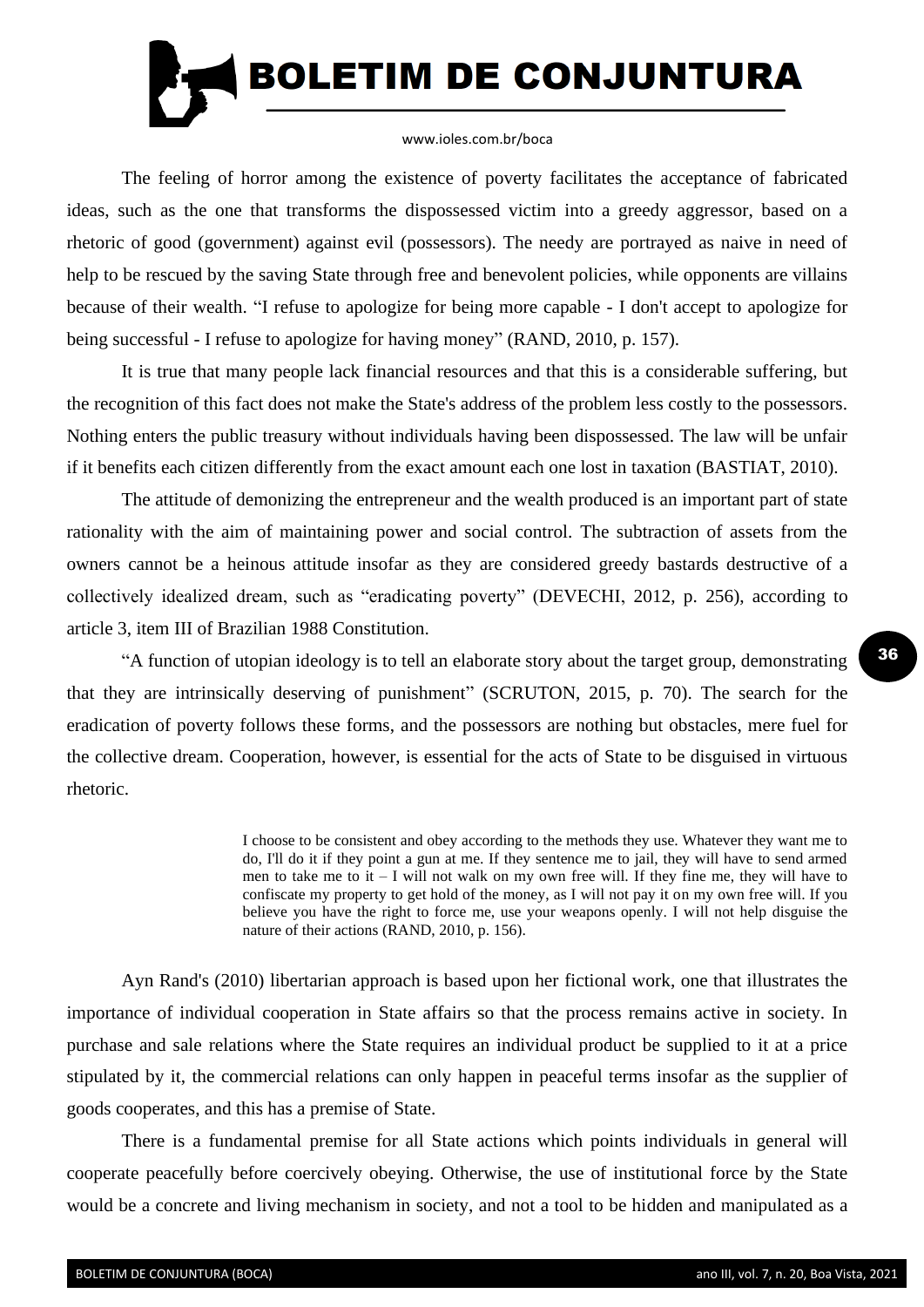

last resort. Thus, the State institution presupposes cooperation in order not to make its use of legitimate force unsustainable, and this requires the individual's peaceful and absolute consent.

> "In order for there to be a sale", Rearden said, speaking slowly, "the seller must give his consent. - He got up and walked to the window. – I'll tell you what you [government] can do. He pointed to the railroad siding where wagons were being loaded with Rearden metal ingots. – There's a lot of metal there. Go there with your trucks, like any other robber, except without taking the risk that a robber takes, because I'm not going to shoot you, as you know, because I cannot, and take as much metal as you like. And go away. Do not try to send me payment. I will not accept. Do not send me a check. It will not be discounted. If you want that metal, you have the weapons you need to get it. Go ahead. [...] – You need my cooperation to make this look like a sale, like a normal, morally acceptable, fair transaction. I will not cooperate (RAND, 2010, p. 37).

As Ayn Rand (2010) outlines, the individual's cooperation is an element of significant importance in the redefinition of the initiatives of subtraction and distribution of resources. When it does not occur, the rhetoric of virtue is replaced by the cruelty of legal dispossession and social control relations (BASTIAT, 2010). The self-interest of groups privileged by redistribution, however, propagates mass collaboration, and this is fundamentally due to the system of representative government.

The egalitarian trends that have been growing since modern times prevent the search for the most capable to vote and govern from taking place. Equality of suffrage in a democracy means that a wise and an illiterate have the same vote weight of one (BLUNTSCHLI, 1877). "Representative democracy has by its own character to attribute *power to the majority*, but also to entrust the *exercise* to a *minority* chosen by the majority, and often altered, so that it governs as the majority understands" (BLUNTSCHLI, 1877, p.413, author's emphasis).

Due to their dependence on adapting to the majority's will, the elected candidates tend to be those who promise the granting of privileges to social groups identified as quantitatively broad, the socalled *consolidated majorities*. The political representative then becomes the means by which promises and interests are satisfied for the many at the expense of the few (BLUNTSCHLI, 1877).

When in a society there is an expressive majority of whites and a minority of blacks; Catholic majority and Protestant minority; English majority and Irish minority or poor majority and wealthy minority, the redistribution system is structured through this information. The expectation is that in all countries there will be a majority of poor people, which means that the electoral system is governed by the granting of benefits to them through the assets of the groups not covered (MILL, 2006).

These policies dominate the Brazilian system and permeate different social areas. The Law n<sup>o</sup> 12.990/2014 reserves 20% of the vacancies offered in public examinations for filling positions to people considered black (BRASIL, 2014). The Law n° 12.711/2012 reserves a minimum of 50% of its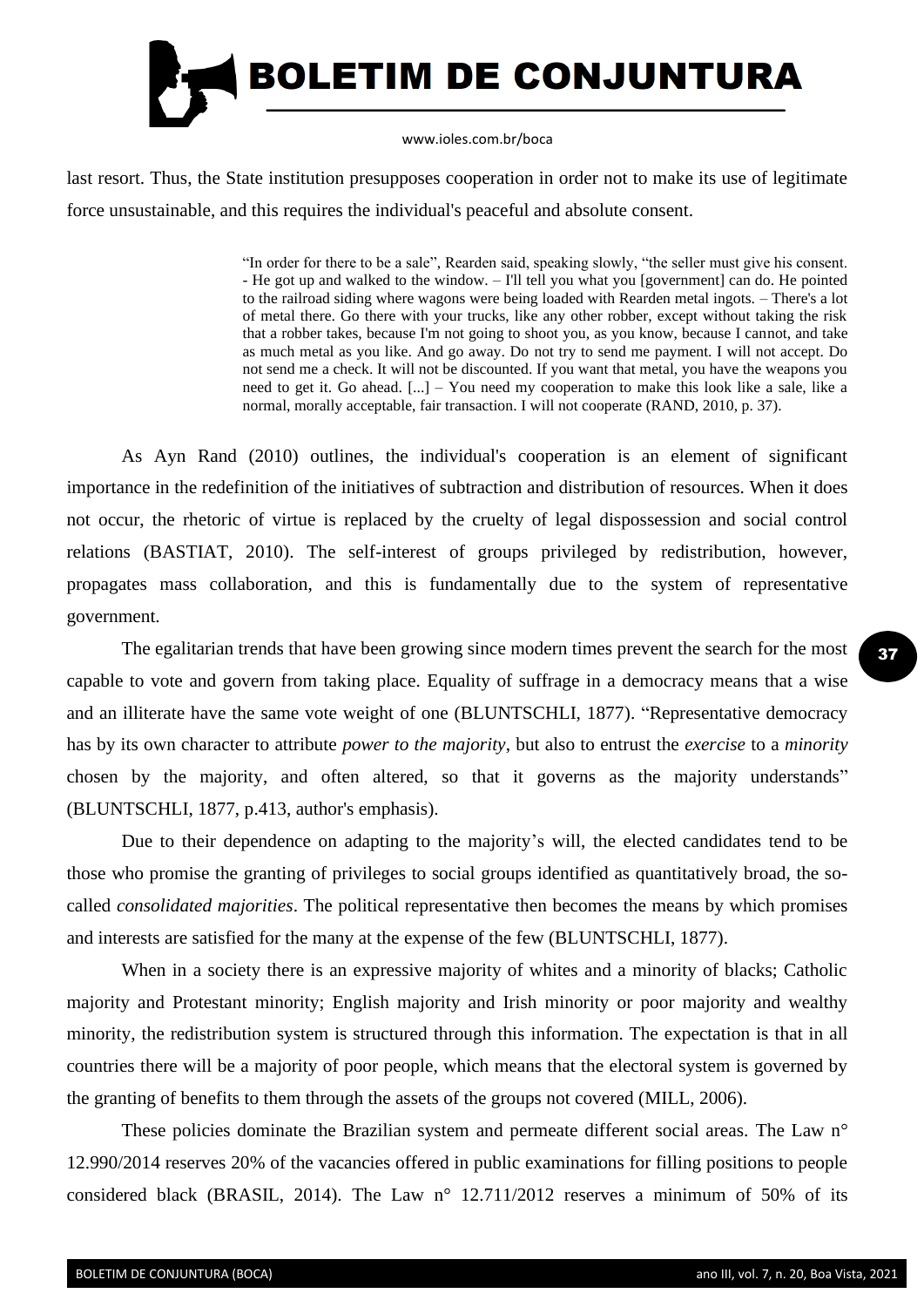

admission in undergraduate courses at federal institutions for students who have attended high school in public schools (BRASIL, 2012).

The Law n° 7.998/1990 regulates unemployment benefits for the period between three to five months of unemployment (BRASIL, 1990). The Law n° 10.836/2004 grants a monetary benefit to family units that are in a situation of poverty (BRASIL, 2004). The examples are countless, reaching into the most diverse social spheres. The quantitative strength of each of these groups benefited explains the legislation.

So, in the first case, the possession of a specific race, the black, is determinant in reaching the privilege, and not possessing it means being indebted to it. It is worth considering that Brazilian citizens who consider themselves black or brown can reach 55.8% of the population (RODRIGUES, 2019). In the second case, it is a benefit that affects anyone who has attended high school in an institution of the State, which is the rule of occurrence, not the exception. Public institutions are especially funded by the group that does not enjoy them because they do not have any return, while the privilege applies to those coming from State education.

In the third, the unemployed, whose numbers can reach up to 14.6 million (IBGE, 2020), have their needs covered by the employed, which means that the situation of being employed is discouraged as these workers pay for the instability and unemployment of others. If employees pay for the unemployed, production, innovation and investment are stripped of any virtue or competence, but it is assigned a duty of success towards failure.

In the fourth case, the evil of poverty is addressed by granting resources from those who are not in such ils. The number of poor people in Brazil is a quantitatively consolidated group. In 2014 it was 22.8%, in 2017, 26.5%, while in 2018 it reached 25.3% (CEE, 2019).

These percentages indicate to the State where to invest with redistribution policies. Not for recognizing suffering in poverty or racism, but for the numbers and legitimacy that their satisfaction evokes. "Rewards, finally, do not spontaneously grow on trees, nor are they generated and distributed to good citizens by good government. They are bargaining counters which the State *acquires* for distribution to its supporters *by taking sides* [in disputes]" (JASAY, 1998, p. 84-85, author's emphasis).

The symbolism of legislation that treats private property as part of an amalgamation of collective goods conveys that all goods belong to all people. The high levels of poverty in Brazil also contribute to collective adherence to redistributive policies, since "the exchange of coercion for security and a better living condition is a big deal for people in need of immediate help" (FONTANA FILHO, 2020b, p. 16).

Thus, poverty favors the acceptance of the population in relation to initiatives of subtraction and distribution of goods, but the effectiveness of the system depends on each citizen's self-interest in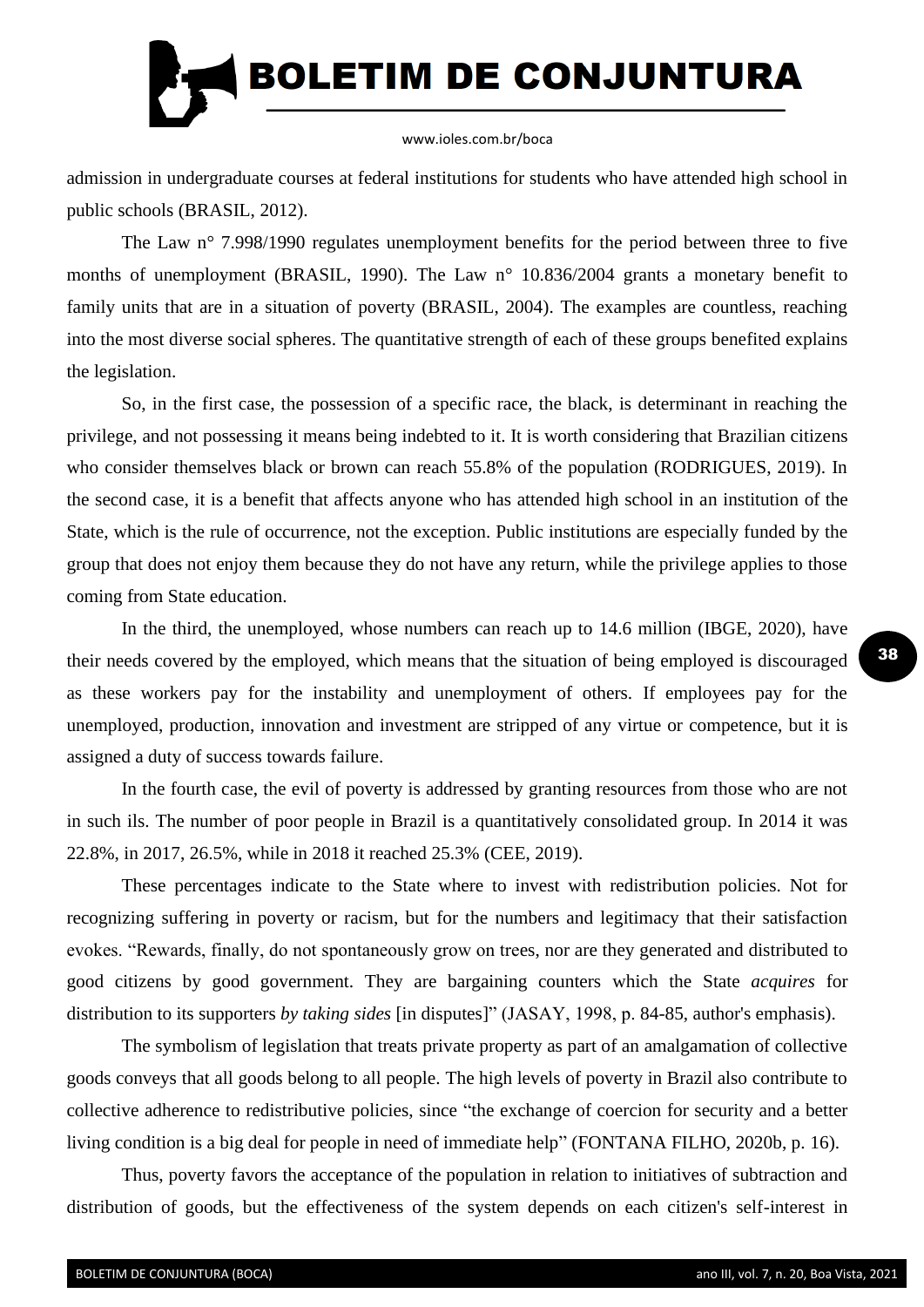

accepting government advantages and rewards in exchange for guaranteeing the subtraction of goods. Any liberties and properties of its subjects that the State manages to appropriate must be redistributed to other groups. If the ruler does not do this, his rivals' offer of redistribution would win him over and power would change hands (JASAY, 1998).

"It must tax the subset S of society an amount T, and it must distribute T' to another subset U. It cannot alter either S or U, it cannot vary T nor have T' fall short of it" (JASAY, 1998, p. 227). Thus, the mechanism is fixed and invariant. The winning groups, however, change over time, but only according to the quantitative rise of new segments of interest.

Some policies appear to contribute to no plausible end, satisfying no overt taste, enhancing no conceivable pleasure of the State other than maintaining the possession of power. Therefore, power is used in order to reproduce power itself (JASAY, 1998). "Much of the redistribution undertaken by the modern democratic State has this shape" (JASAY, 1998, p. 268).

The existence of these power-keeping policies is a consequence of the participation of the masses in electoral affairs. The political representative can no longer govern without their support. "He cannot escape the masses simply because of the present population density - the mass is everywhere" (ELLUL, 1973, p. 122).

In the urgent need to maintain political power, ensuring the support of the masses is an indispensable element. The rulers, then, develop policies in order to please and honor majorities willing to participate. People vote for political parties to allow others to pay for their personal desires (ELLUL, 1973).

The process can be alluded to the tragedy of the commons. In this, several people use a public work area and their natural incentive is to use it to the full and maximize profits, even though they act to the detriment of others and spoil the soil, after all this is not their responsibility as it does not belong to them (KARSTEN; BECKMAN, 2013). "Democracy works the same way. Citizens are encouraged to take advantage at the expense of others – or to pass on their burdens to others" (KARSTEN; BECKMAN, 2013, p. 39).

The legislative intention for the redistribution of goods can vary from a desire to appease the ills of the world, as proposed by Philippe Kourilsky (2013), or even the promotion of national progress, as pointed by Charles Brook Dupont-White (1865). "The existence of a State makes every life's flaw in society colorful and ready to be resolved. The function of such an institution is to fulfill our dreams of completeness and improvement" (FONTANA FILHO, 2020b, p. 15).

Based on the premise of redistributing to satisfy the State's purposes, social groups are segregated from one another and divided between those who are privileged with incentive guidelines,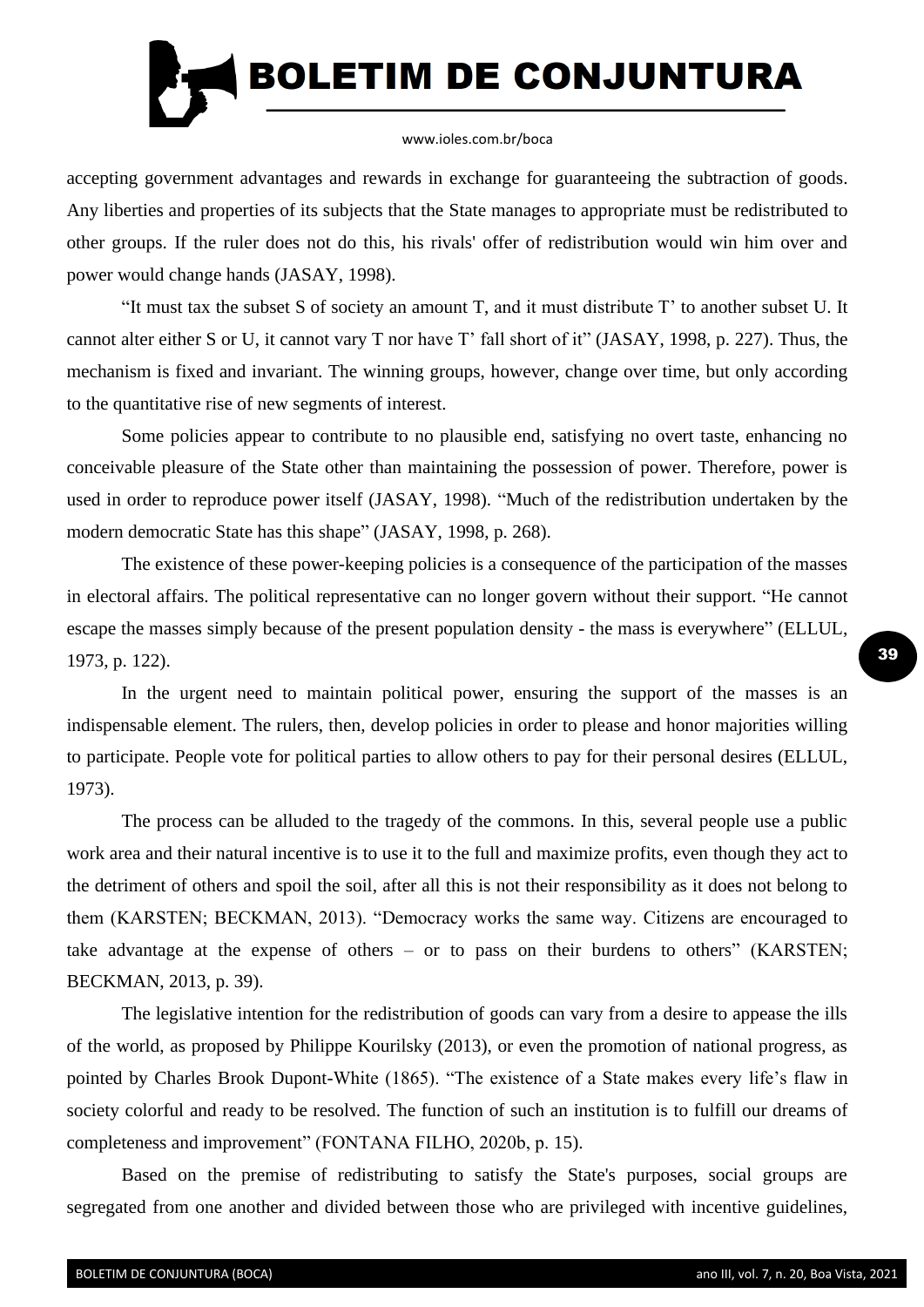

and those who pay for the initiatives with tax disincentive programs. "The government's specialty is to confiscate the wealth of one segment of society and transfer it to another" (PAUL, 2013, p. 89) in opposition to legitimate rights and in favor of mass rights (NOZICK, 2011).

Regardless of the specific legislative interest in helping or protecting segments of society, distributive policies are based on an axiological character, within which it is judged which groups should be dispossessed and which benefited. Privileged groups can be the poor, the unemployed, the sick, the young, the elderly, the ignorant, farmers, widowers and so on. The confusion between rights and privileges directly supports the division of privileged and dispossessed.

The key point in differentiating between rights and privileges is the use of force by the State. The first do not require the force to be effective, while the latter require its use, as they can only be granted by forcing others to pay for them (KARSTEN; BECKMAN, 2013).

When a benefit only covers certain groups based on specific characteristics such as skin color, religion, sexuality, gender or social class, it is a privilege. When the benefit meets general interests and without distinction between people, such as freedom of expression and worship, availability to come and go and meeting, it is a right (KARSTEN; BECKMAN, 2013).

Benjamin Constant (2007, p.433) considers that privileged groups are actually "bribed by the government", as they comply with the massive violation of individual rights through monetary exchange and group benefits, whether in the form of goods or services. The system proliferates interest groups, and this acts in accordance with the State's objective of dividing society in order to better govern it. With the search for privileges, society becomes weaker and in internal conflict (JASAY, 1998).

If the state promotes cancer research, why not fight polio? If medical sciences are assisted, why not arts, sports and culture? With the progression of new areas of State investment and the division of society into more and more ramified interest groups, it is unthinkable not to encourage some new cause, however absurd it may be (JASAY, 1998).

Thus, new demands are made, more resources are seized and redistributed. Any attempt by the government to cease, stagnate or even reduce distributive policies is seen as an invitation to failure in the electoral race (JASAY, 1998). "A State that taxes more and has more functions will be a more powerful State" (FONTANA FILHO, 2019, p. 10), and this means a growing need to tax to ensure the maintenance of power.

"Advocates of standardized principles of distributive justice focus on criteria for determining who should receive the goods; they take into account the reasons why someone should own something and also the general picture of assets." (NOZICK, 2011, p. 216). Some theories of distributive justice,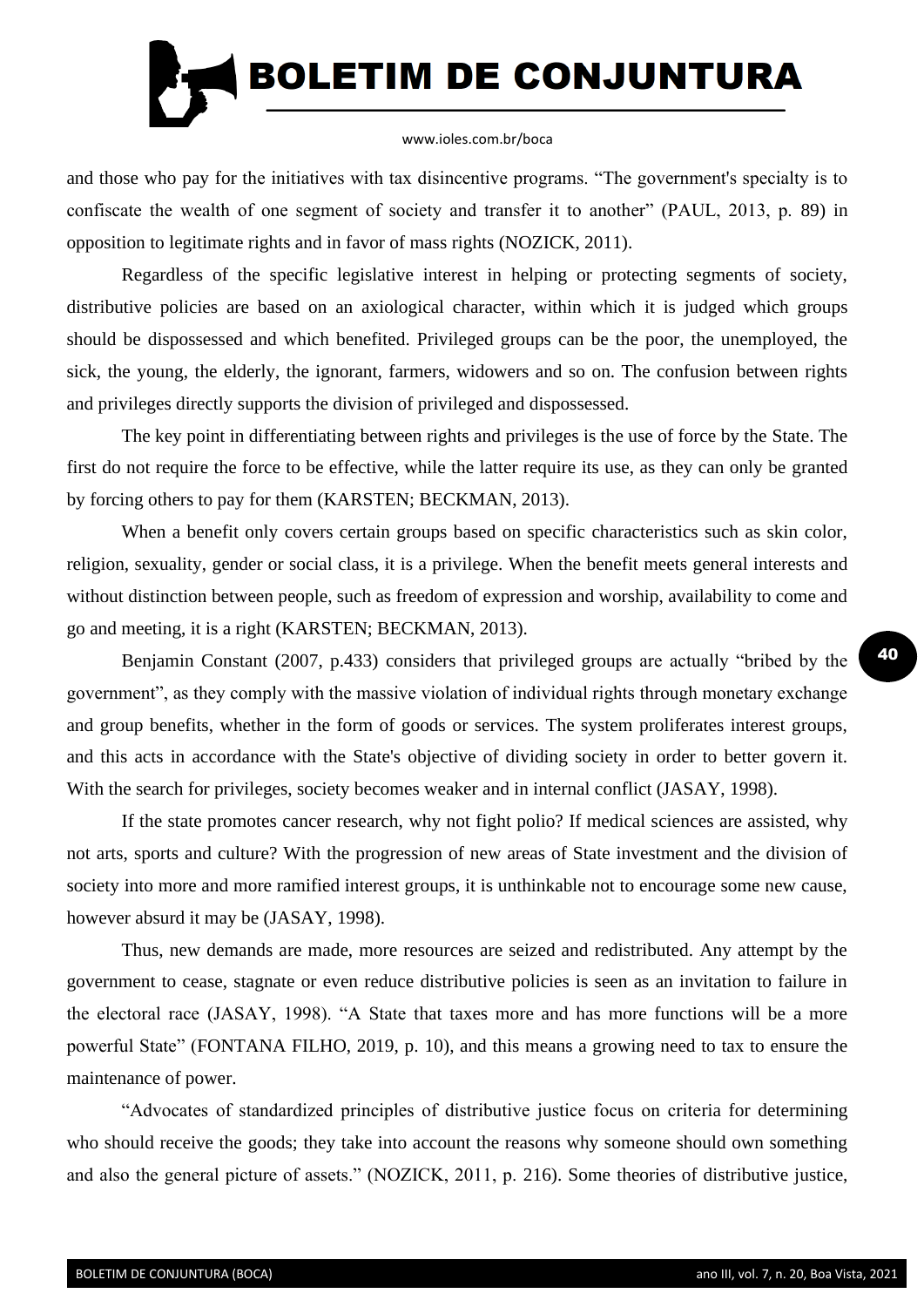

such as those by John Rawls (2011), Amartya Sen (2015), Luigi Ferrajoli (2011) and Norberto Bobbio (2015) are primarily aimed at the receiver, without taking into account who has their goods removed.

It does not matter if it is better to give than to receive. Ignoring the owner is the same as not taking into account individual rights to their property. S. Gosepath (2020) goes beyond the list of authors mentioned by reporting the existence of a moral right of possessors to take responsibility for the well-being of the disadvantaged.

This right takes forms of legitimacy in the enjoyment of other people's goods. It is the final justification for the redistributive action, which would not only make use of symbolic words and speeches favorable to its doctrine, but it also claims the naturalness and objective responsibility of the dispossessed towards the victims of poverty.

## **FINAL REMARKS**

The rhetoric of virtue in the redistribution of wealth is a means by which the State acts and asserts its prerogatives and powers. It is not enough to distribute goods, but to do so in virtuous ways, as in the elaboration of a goal such as the end of poverty or the eradication of hunger. The mechanisms by which these State commitments are pursued also need to be in accordance with minimally just ideals.

A ruler would not be endorsed by society by himself taking away the goods of a wealthy individual by kicking doors at 3 am and scaring sleeping children. The process follows parameters that distance those who are in charge of those who have their goods removed. Democratic legislation is produced, voted on and approved, and then enforced by specialized, uniformed and armed officers.

The general population needs to corroborate the practices. That is why there is a significant political willingness to explore the self-interest of certain social groups, their needs, fears and weaknesses. Demonizing wealth and work, as well as relativizing success, failure and individual responsibility essentially contribute to the effectiveness of the redistributive process. If success and failure are due to the collective, everyone owes everyone a debt, regardless of victory or defeat in their endeavors.

The aforementioned contemporary authors who endorse what they call distributive justice see in the State the possibility of addressing evils such as hunger, disease, old age, unemployment, homelessness etc. Their theoretical models encompass important ends to be satisfied, but they neglect how to pursue these evils, who produces the wealth and who is its rightful owner.

The redistribution of wealth carried by the State pleases public opinion due to a language capable of neglecting the means employed and extolling the ends, and the self-interest of citizens, whose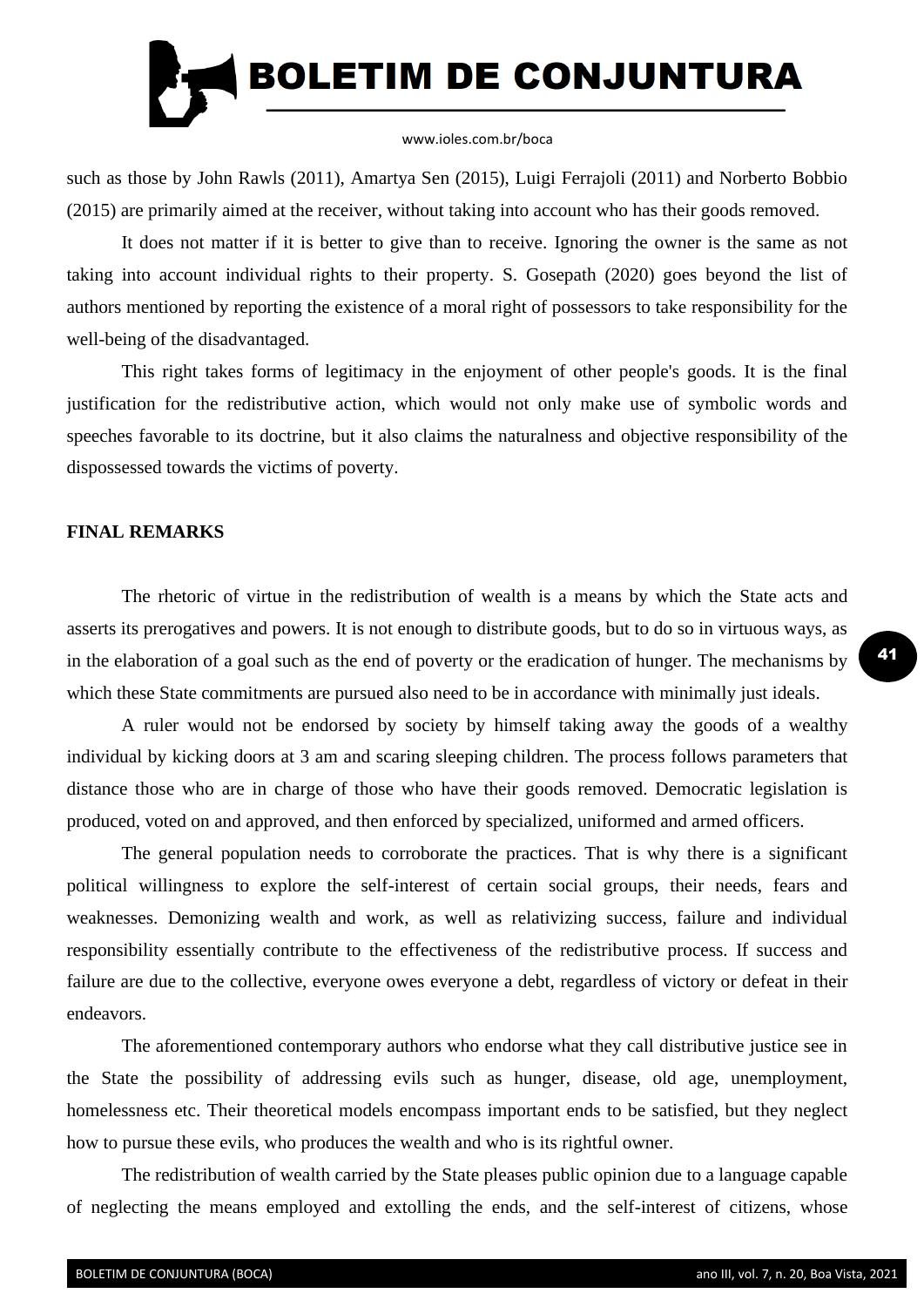

satisfaction is enhanced by the environment of representative democracy. Society converges towards division in the face of a system of competition for the privileges and goods of others, but not before being corrupted by false ideals of virtue.

## **REFERÊNCIAS**

BASTIAT, Frédéric. **A lei**. São Paulo: Instituto Ludwig Von Mises Brasil, 2010.

BLUNTSCHLI, Johann Kaspar. **Théorie générale de l'État**. Paris: Librairie Guillaumin et Cie, 1877.

BOBBIO, Norberto. **O futuro da democracia**: uma defesa das regras do jogo. São Paulo: Paz & Terra, 2015.

BOURDIEU, Pierre. **Sobre o Estado**: cursos no Collège de France 1989-1992. São Paulo: Companhia das Letras, 2016.

BRASIL. **Lei nº 7.998, de 11 de janeiro, 1990**. Retrieved from: <http://www.planalto.gov.br>. Access: 09/03/2021.

BRASIL. **Lei nº 10.836, de 09 de janeiro, 2004**. Retrieved from: <http://www.planalto.gov.br>. Access: 09/03/2021.

BRASIL. **Lei nº 12.711, 29 de agosto, 2012**. Retrieved from: <http://www.planalto.gov.br>. Access: 09/03/2021.

BRASIL. **Lei nº 12.990, 09 de junho, 2014**. Retrieved from: <http://www.planalto.gov.br>. Access: 09/03/2021.

CEE - Centro de Estudos Estratégicos. "Extrema pobreza atinge 13,5 milhões: a pesquisa do IBGE e o papel do Estado na garantia de direitos". **Centro de Estudos Estratégicos da Fiocruz** [2019]. Retrieved from: <https://cee.fiocruz.br>. Access: 09/03/2021.

CHARAUDEAU, Patrick. **Linguagem e discurso**: modos de organização. São Paulo: Editora Contexto, 2019.

CONSTANT, Benjamin. **Princípios de política aplicáveis a todos os governos**. Rio de Janeiro: Liberty Fund e Top Books, 2007.

DEVECHI, Antonio (org.). **Constituições do Brasil**: 1824-1988 – Documento Histórico. Curitiba: Juruá Editora, 2012.

DUPONT-WHITE, Charles Brook. **L'individu et l'État**. Paris: Librarie de Guillaumin et Cie, 1865.

ELLUL, Jacques. **Propaganda**: the formation of men's attitudes. New York: Vintage Books, 1973.

FERRAJOLI, Luigi. **Por uma teoria dos direitos e dos bens fundamentais**. Porto Alegre: Livraria do Advogado, 2011.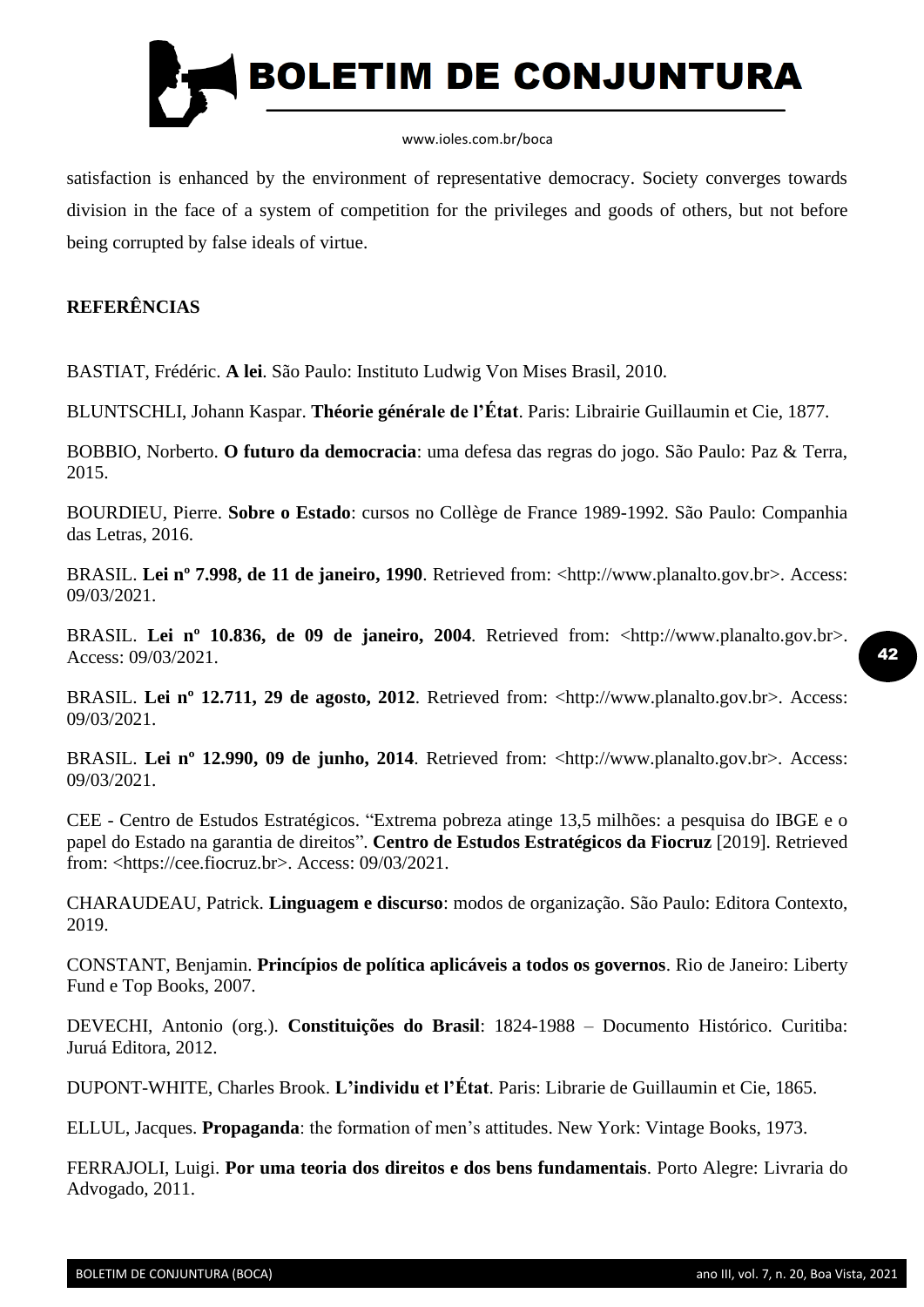

FONTANA FILHO, Maurício. "A defesa hobbesiana do autoritarismo". **Revista Opinião Filosófica**, vol. 10, n. 2, 2019.

FONTANA FILHO, Maurício. "Coronóptico digital: o Estado de exceção se tornará permanente?". **Boletim de conjuntura (BOCA)**, vol. 4, n. 12, 2020.

FONTANA FILHO, Maurício. "Por que Precisamos de um Estado? Justificando a Coerção". **MISES: Interdisciplinary Journal of Philosophy, Law and Economics**, vol. 8, junho, 2020.

GOSEPATH, Stefan. "A Vindication of Distributive Justice". **Yearbook for Eastern and Western Philosophy**, vol. 2019, n. 4, 2020.

HOPPE, Hans-Hermann. **Democracia, o Deus que falhou**: a economia e a política da monarquia, da democracia e da ordem natural. São Paulo: Instituto Ludwig Von Mises Brasil, 2014.

IBGE – Instituto Brasileiro de Geografia e Estatística. "Pesquisa Nacional por Amostra de Domicílios Contínua". **IBGE** [2020]. Retrieved from: <https://www.ibge.gov.br>. Access: 09/03/2021.

JASAY, Anthony de. **The State**. Indianapolis: Liberty Fund, 1998.

JOUVENEL, Bertrand de. **Ética da redistribuição**. São Paulo: Instituto Liberal e Instituto Ludwig Von Mises Brasil, 2012.

KAESEMODEL, Gustavo Poletti. "Autopropriedade e a Ética Libertária". **MISES**: **Interdisciplinary Journal of Philosophy, Law and Economics**, vol. 6, n. 1, 2018.

KARSTEN, Frank; BECKMAN, Karel. **Além da democracia**. São Paulo: Instituto Ludwig Von Mises Brasil, 2013.

KOURILSKY, Philippe. **O manifesto do altruísmo**: questionamentos políticos, sociais e filosóficos sobre o individualismo e a necessidade do coletivo. Rio de Janeiro: Elsevier, 2013.

LEROY-BEAULIEU, Paul. **L'État moderne et ses fonctions**. Paris: Librarie Félix Alcan, 1911.

MILL, John Stuart. **Considerações sobre o governo representativo**. São Paulo: Editora Escala, 2006.

MONTESQUIEU. **O espírito das leis**. São Paulo: Martins Fontes, 2005.

MORRESI, Sergio D. "Robert Nozick e o liberalismo fora do esquadro". **Lua Nova: Revista de Cultura e Política**, n. 55, junho, 2002.

NOZICK, Robert. **Anarquia, Estado e utopia**. São Paulo: Wmf Martins Fontes, 2011.

PAUL, Ron. **Definindo a liberdade**: 50 questões fundamentais que afetam a nossa liberdade. São Paulo: Instituto Ludwig Von Mises Brasil, 2013.

RAND, Ayn. **A revolta de Atlas**, vol II. São Paulo: Arqueiro, 2010.

RAWLS, John. **O liberalismo político**. São Paulo: Wmf Martins Fontes, 2011.

RODRIGUES, Léo. "Em 6 anos, pessoas que se dizem pretas aumentam em todo o país". **Agência Brasil** [22/05/2019]. Retrieved from: <https://agenciabrasil.ebc.com.br>. Access: 09/03/2021.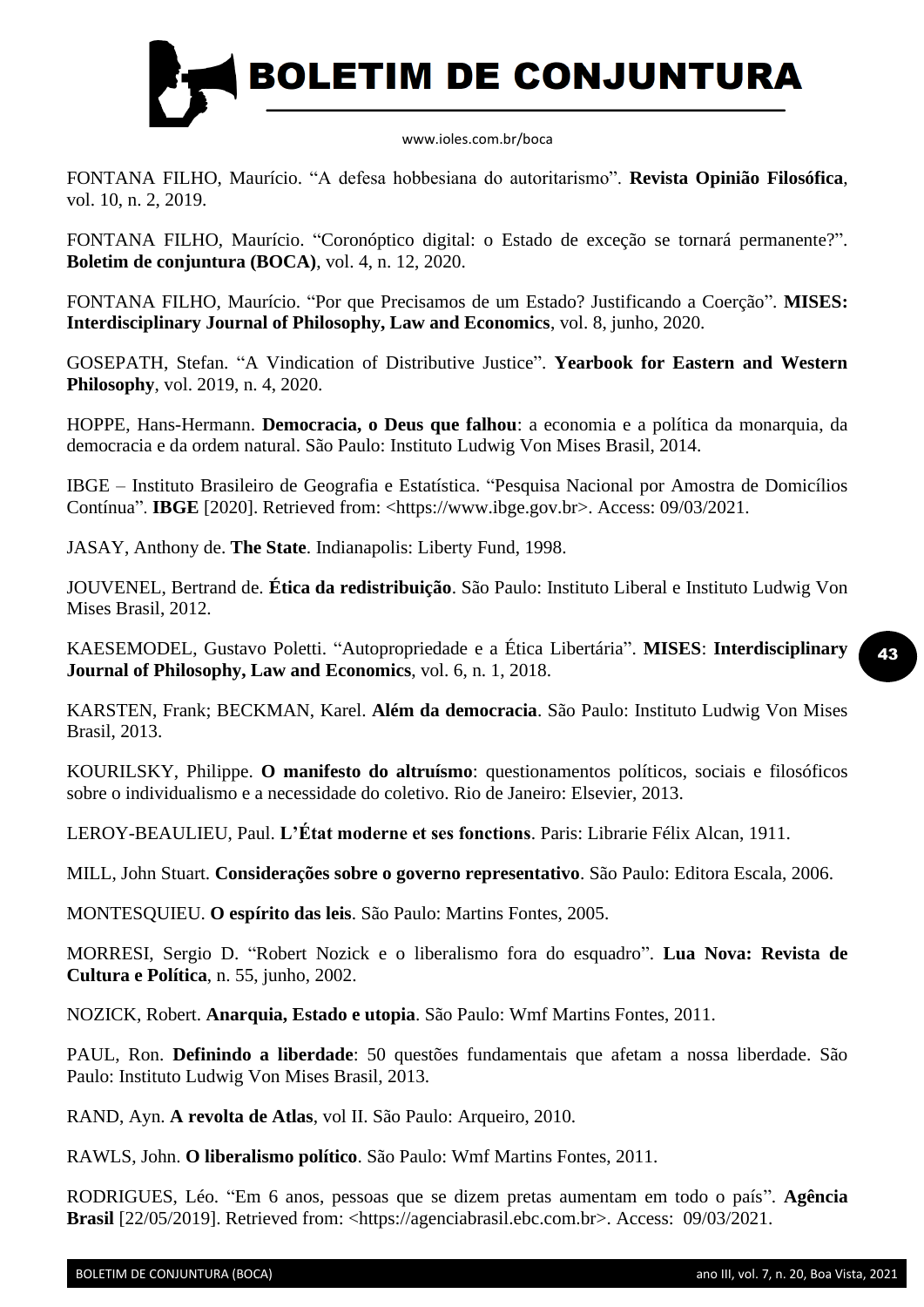

ROTHBARD, Murray N. **A anatomia do Estado**. São Paulo: Instituto Ludwig Von Mises Brasil, 2012.

SAINT-EXUPÉRY, Antoine de. **Le Petit Prince**. China: Mariner Books, 1971.

SANDEL, Michael J. **Justiça**: o que é fazer a coisa certa. Rio de Janeiro: Editora Civilização Brasileira, 2015.

SCHOOLLAND, Ken; ELDRIDGE, Janette. **The adventures of Jonathan Gullible**: a free Market odyssey. Cape Town: Liberty Pub, 2004.

SCRUTON, Roger. **As vantagens do pessimismo**: e o perigo da falsa esperança. São Paulo: É Realizações, 2015.

SEN, Amartya. **Desenvolvimento como liberdade**. São Paulo: Companhia de Bolso, 2015.

WEBER, Max. **Ciência e política**: duas vocações. São Paulo: Cultrix, 2018.

ZIMBARDO, Philip. **O efeito Lúcifer**: como pessoas boas se tornam más. Rio de Janeiro: Record, 2015.